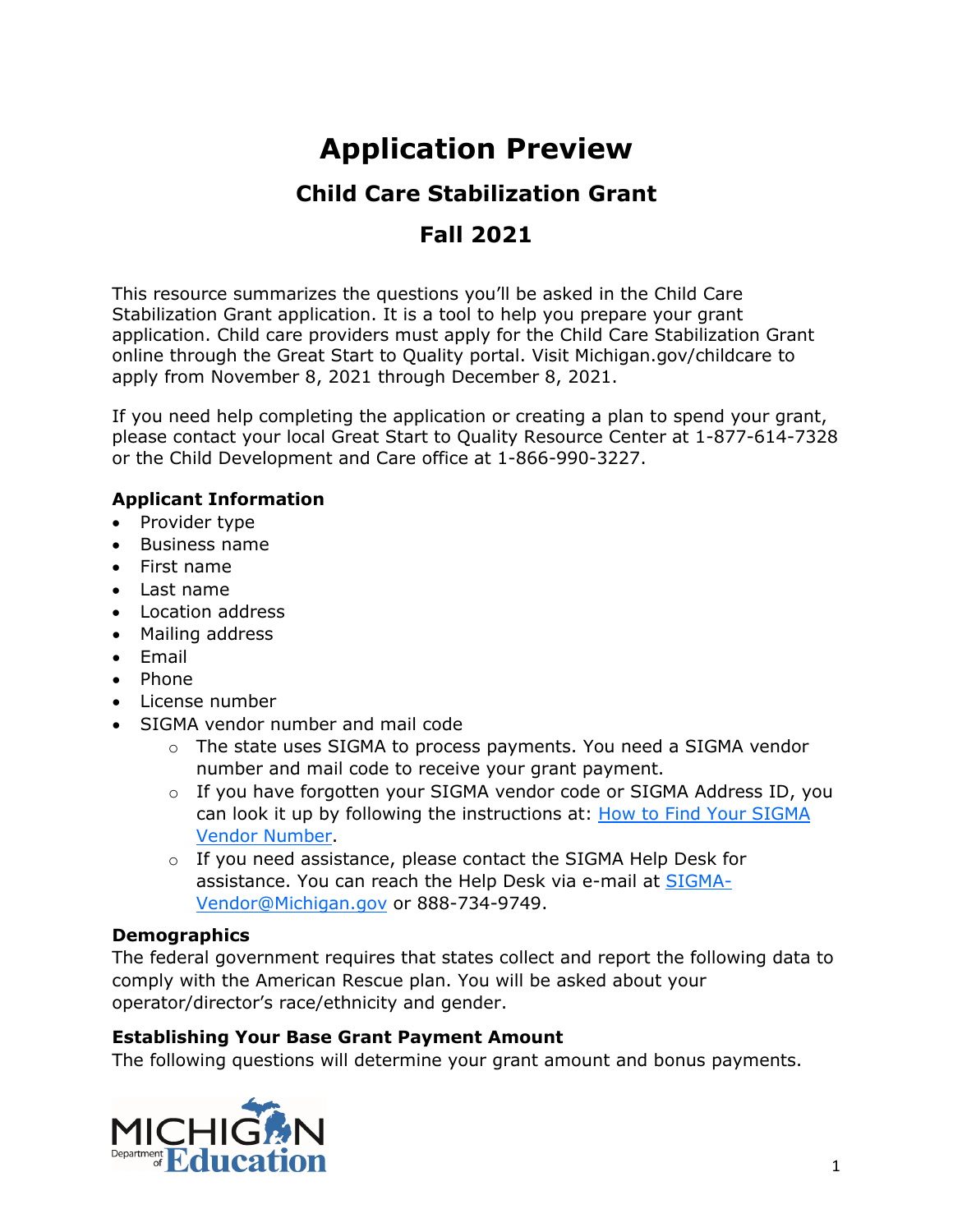- As of the date of your application, select the option that describes your program's status:
	- o Open regular hours and serving children
	- o Open with reduced hours and serving children
	- $\circ$  Open and willing to enroll children, but none currently attending. I understand that I must serve children within 3months of receiving the funds to continue to be eligible.
	- o Temporarily closed due to public health concerns, financial hardship, or other reasons relating to the public health emergency. I understand that I must serve children again within 3 months of receiving the funds to continue to be eligible.
- Total licensed capacity: Prepopulated
	- $\circ$  You must verify that you agree with the prepopulated licensed capacity. If you do not agree with the licensed capacity shown, you must contact the CDC Help Desk at 1-866-990-3227 to discuss your concern. You cannot submit your application until you confirm that you agree with your licensed capacity.
- Do you currently serve infants or toddlers (children ages 0-30 months)?
	- o Yes
	- o No

## **Eligibility for Bonus Payments**

Every eligible child care provider will receive a base payment. Many providers will also be eligible for bonus payments. These payments award additional funding to programs that provide specialty services that are in demand and often cost more to provide. Bonus payments will be awarded based on the following criteria:

- Are you currently serving children receiving the child care subsidy?
	- o Yes
	- o No
- Do you provide care during non-traditional hours?
	- o Yes
	- o No
- Please review the days and hours you are open and make any changes.
	- o The system will prepopulate the days and hours you are open. You can edit these sections. Changes you make in your grant application will also be made in your Great Start to Quality profile.
- Are you currently serving a child with special needs?
	- o Yes
	- o No
	- o This is defined as:
		- A child with a disability, as defined in section 602 of the Individuals with Disabilities Education Act (20 U.S.C. 1401)

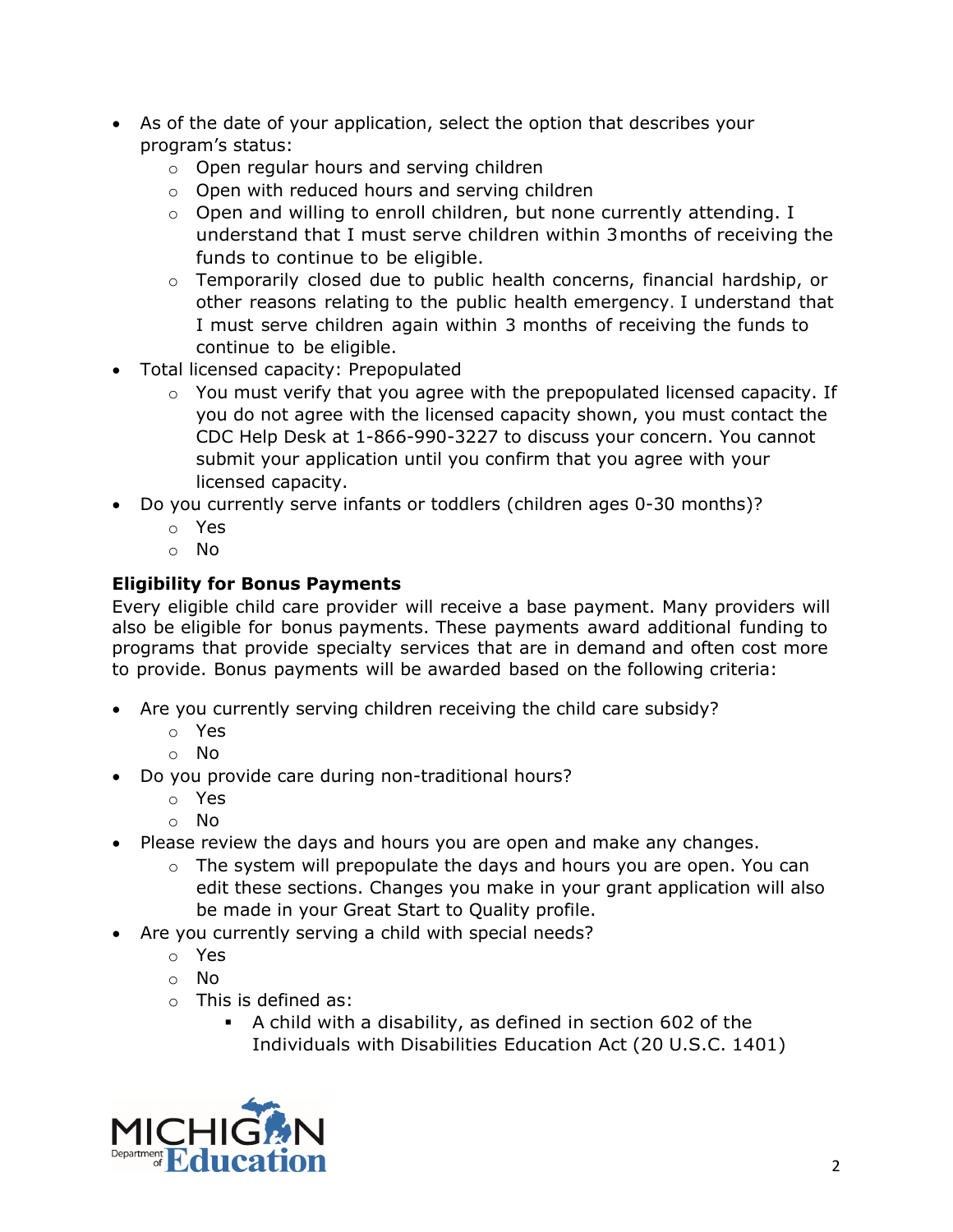- A child who is eligible for early intervention services under part C of the Individuals with Disabilities Education Act (20 U.S.C. 1431 et seq)
- A child who is less than 13 years of age and who is eligible for services under section 504 of the Rehabilitation Act of 1973
- Providers will be asked to verify their Great Start to Quality rating.

### **Staff Compensation Funds**

As part of your Child Care Stabilization Grant payment, you will receive funds to provide bonuses to your staff. You will receive \$1,000 per full-time staff member (30+ hours per week) and \$500 per part-time staff member (29 or fewer hours per week). These bonuses must be paid to staff.

Providers should maintain a list of employees on staff as of the date of application that identifies their scheduled work hours. Providers are encouraged to use this list to document proof of payment for their records. If a staff member works in more than one location, you should only request funding for them at one location.

- As of today, the number of current full-time (work 30 or more hours per week) paid staff (include yourself):
- As of today, the number of current part-time (work 29 or fewer hours per week) paid staff (include yourself):
- I currently have \_\_\_\_\_\_ full-time staff positions vacant.
- I currently have part-time staff positions vacant.

If you currently have vacant staff positions and you need to recruit for staff to fill these positions, you can request additional grant funding for sign on bonus or staff recruitment \$1,000 per full-time position and \$500 per part-time position. (Note: You can only request funding for the position one time.) You will be required to report utilization of these funds for hiring within a six-month period. This requirement is subject to audit and any improper use of funds for staff recruitment will require repayment to the Department.

- I am requesting fundings for \_\_\_\_\_\_ full-time staff vacancies.
- I am requesting fundings for eart-time staff vacancies.

Note: Depending on funding requests and availability there may be a cap placed on the number of hiring bonuses awarded.

#### **Current Enrollment**

Please report enrollment and openings as of today's date. All fields must be completed. Enter zero where applicable.

You will be asked to identify the number of children enrolled full-time and parttime, and the number of openings full-time and part-time in the following age groups:

• Infant (birth-1 year)Department **Rduca**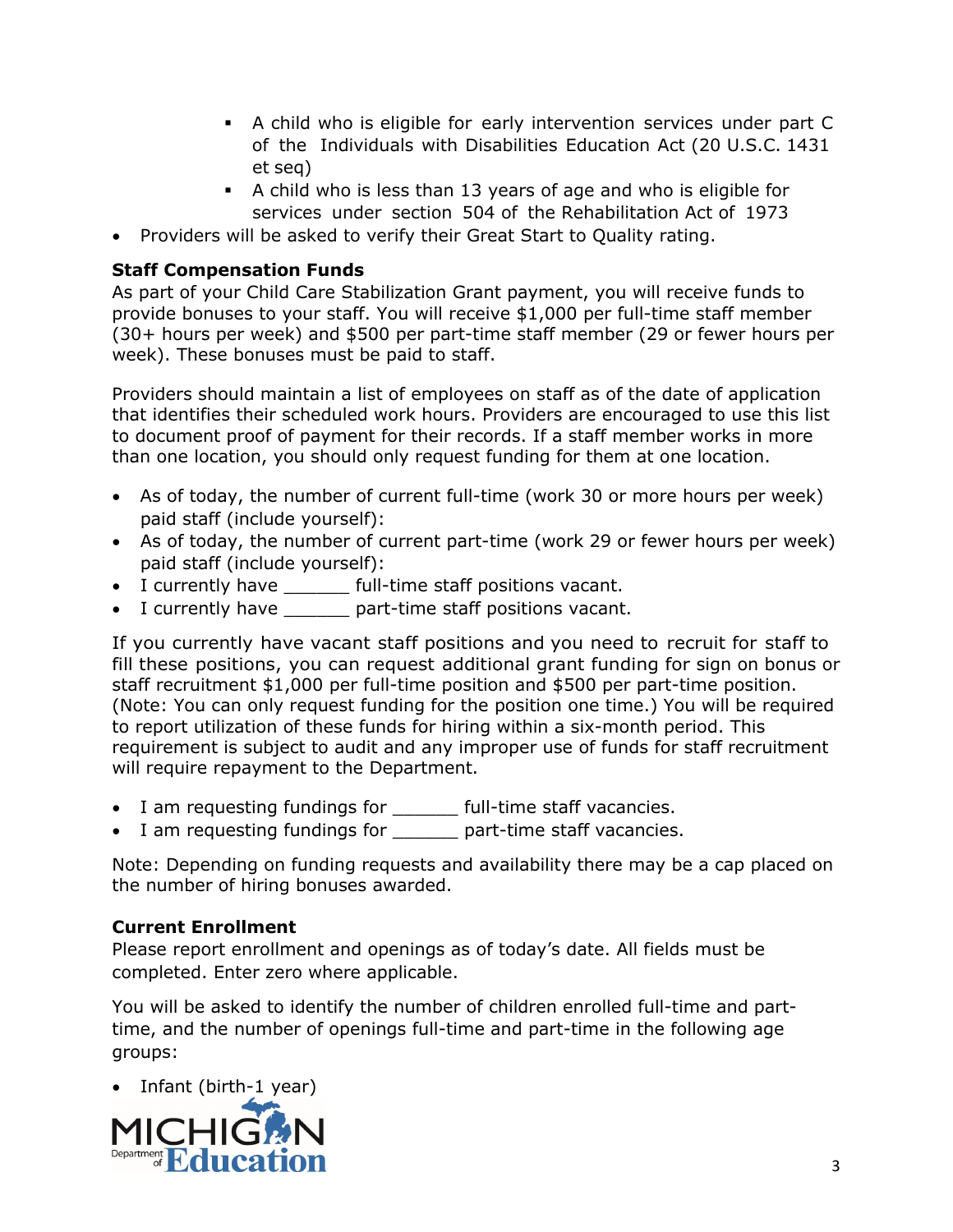- Toddler (1-3 years)
- Preschool (3-5 years)
- Kindergarten (5-6 years)
- School age (before/after care, summer care)

You will also be asked whether you have a waiting list.

#### **Current Average Monthly Operating Expenses**

Please enter the estimated monthly administration costs of running your child care facility/home program (rounded to the nearest dollar) below. You must enter a number for each expense category. If you do not have an expense in a category you would enter "0". You do not need to have expenses in all categories.

This question is part of the state's federal reporting requirement. Provide your most accurate estimate. This data will not be used to calculate your grant award.

For each of the following you will provide your average monthly cost and whether you are planning to spend any of the grant funds to cover some or all this expense.

- Personnel costs
	- o Salaries
	- o Employment taxes, self-employment tax, and fringe benefits
	- $\circ$  Increased personnel salaries/wages (recruitment bonus, staff bonus, premium pay)
- Rent, mortgage, utilities, facilities maintenance, and insurance
	- o Rent, mortgage, utilities, insurance, telephone, internet
	- o Maintenance
	- o Minor renovation
- Personal protective equipment (PPE), cleaning, or other health and safety practices
	- o Cleaning and sanitation supplies, PPE, and COVID testing
- Equipment and supplies
	- o Software
	- o Computers and IT
	- Goods and services
		- o Food
		- o Consumable supplies
		- o Classroom materials
		- o Sleeping equipment
		- o Licensing feeds
- Mental health services
	- o Mental health consultation
- Paying for past expenses
	- o Paying for past expenses

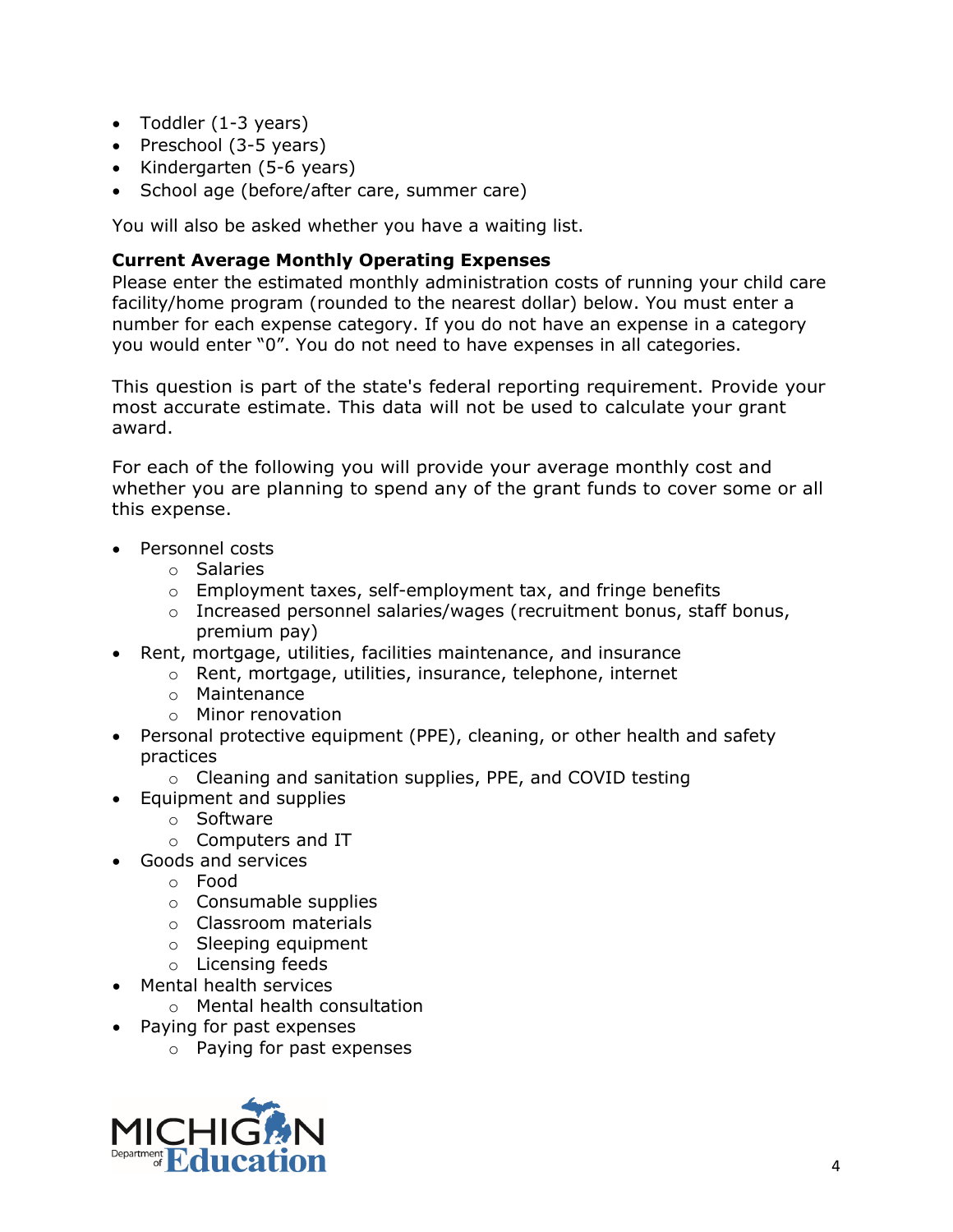Reminder: This is not the amount you will receive. The purpose is to estimate your average monthly expenses.

#### **Certifications and Attestations Prior to Submission**

By agreeing to these terms and conditions and applying for the Child Care Stabilization Grant, I certify that all information provided as part of this application is true and accurate to the best of my knowledge and agree to each of the following statements (*must be met for the duration of the grant):*

#### *Federally required certifications:*

• Child care providers receiving funds must be in compliance with all health and safety requirements, local health, fire safety, and zoning requirements, and, to the greatest extent possible implement policies in line with guidance from the Center for Disease Control (CDC) [\(https://www.cdc.gov/coronavirus/2019-ncov/community/schools](http://www.cdc.gov/coronavirus/2019-ncov/community/schools-childcare/guidance)[childcare/guidance-](http://www.cdc.gov/coronavirus/2019-ncov/community/schools-childcare/guidance) for-childcare.html) and Child Care Licensing Rules

[\(https://www.michigan.gov/lara/0,4601,7-154-89334\\_106253---,00.html\)](http://www.michigan.gov/lara/0%2C4601%2C7-154-89334_106253---%2C00.html)).

- For each employee of the child care program, I agree to pay, each employee (including lead teachers, aides, and any other staff who are employed by the child care provider to work in transportation, food preparation, or other type of service). I must continue paying at least the same amount of weekly wages and maintain the same benefits (such as health insurance and retirement) for the duration of the grant. I understand that I may not furlough employees from the date of application submission through the duration of the grant period.
- I will provide relief from copayments and tuition payments for the families enrolled in the child care program, to the extent possible, and prioritize such relief for families struggling to make either type of payment.

#### *I agree to spend grant funds on allowable expenses:*

- All funds received from this child care stabilization fund will be used for the following purposes, including reimbursement for expenses incurred from January 2020 through July 2023.
	- o Personnel costs, including payroll and salaries or similar compensation for an employee (including sole proprietor or independent contractor), and benefits.
	- $\circ$  Premium pay, or costs, for employee recruitment and retention, including but not limited to staff bonuses, wages, cost of insurance coverage, retirement, educational advancement, tuition reimbursement and child care costs.
	- o Tuition and/or copayment relief for families.
	- $\circ$  Rent (including under a lease agreement) or payment on any mortgage obligation, utilities, or insurance.
	- o Minor facility maintenance or improvements.
	- o Personal protective equipment, cleaning and sanitization supplies and services, or training and professionaldevelopment related to health and safety practices.

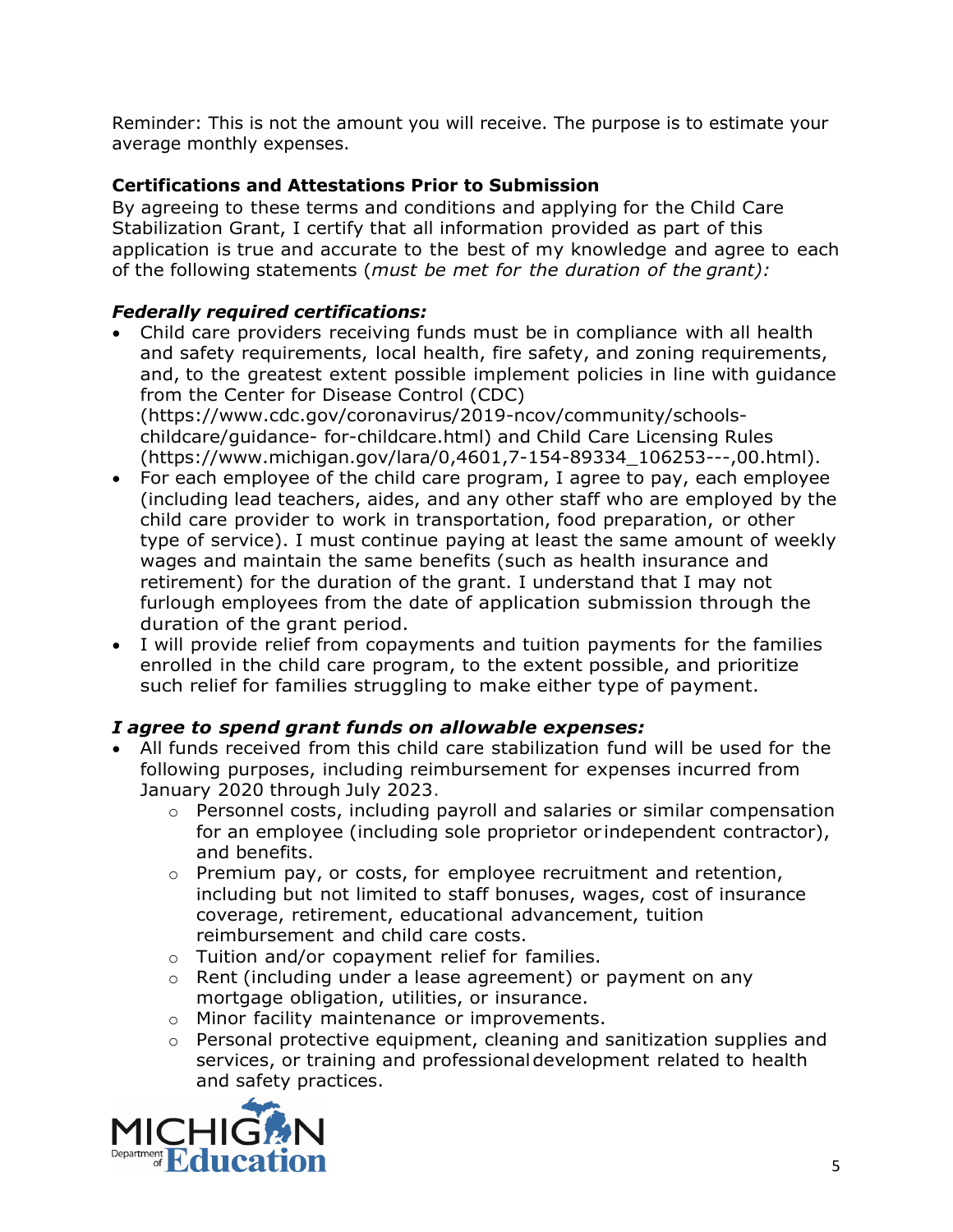- $\circ$  Purchases of or updates to equipment and supplies to respond to COVID 19.
- $\circ$  Goods and services necessary to maintain or resume child care services.
- All funds received for staff bonus payments and staff hiring bonus must be reported, as required to the Department. Any improper use of funds for staff bonuses and staff recruitment will require repayment to the Department.
- Funds cannot be used to pay for expenses expressly covered by another external source, i.e. Paycheck Protection Program (PPP), previous Child Care Relief Fund Grants, CACFP, GSRP, Head Start, etc. or to supplant other federal or state funds.
- Taxability of funds. I understand this funding is subject to the same tax rules as regular CCDF funding. State tax rules apply. Regarding federal tax rules, please contact the Internal Revenue Service for guidance. In some cases, funds used to cover operating expenses may be exempt from taxation.
- I understand any unspent funds must be returned to the Department by no later than July 31, 2023.
- Funds must be expended by July 31, 2023.

#### *I agree to participate in monitoring activities and provide accurate documentation:*

- The Child Development and Care office or its agents may monitor this application and use of funds to ensure the accuracy of the information provided and the proper use of funds.
- All child care programs/providers that receive funds may be subject to audit and may be required to submit supportingdocumentation. I agree to provide information and supporting documentation as requested.
- I agree to provide, for audit purposes, access to the child care facility for which this application is submitted, informationand documentation related to the application and use of funds, and access to interview child care staff members in connection with this application and the use of funds received.
- Supporting documentation for all expenses must be retained for a period of four years and promptly submitted to the Department (or others) when requested.
- Providing false or inaccurate information on this application or improper use of the funds will result in the return or repayment of funds and any program applying for these funds agrees to repay funds as required.
- The child care program must be prepared to affirm estimates of operating expenses and report the use of funds received to the Department or its agents as requested.

### *I agree to notify MDE of a permanent program closure:*

• The Child Development and Care Office will be promptly notified of any changes to information provided in this application including the closure of the child care program or inability to open within 3 months if currently